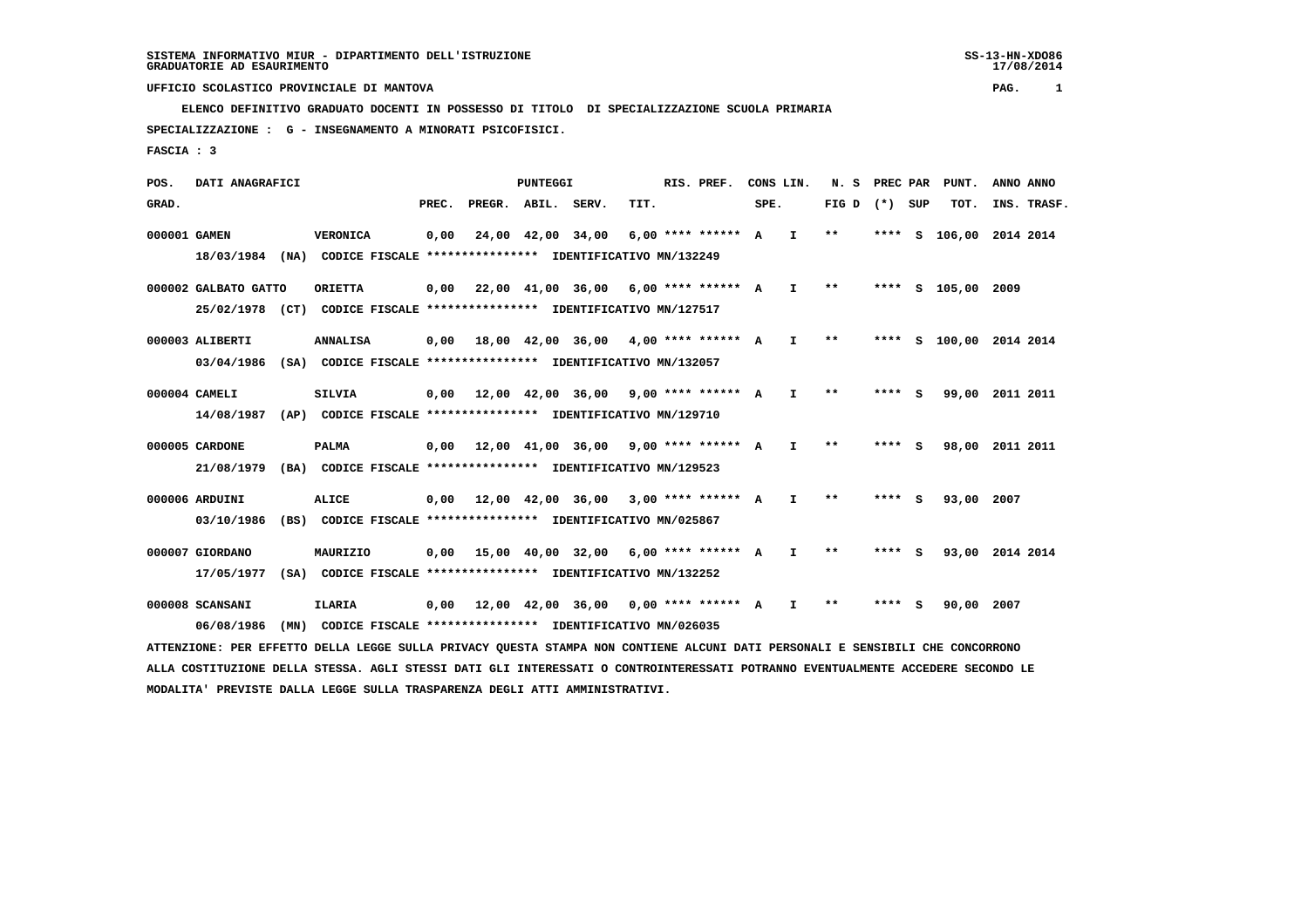**ELENCO DEFINITIVO GRADUATO DOCENTI IN POSSESSO DI TITOLO DI SPECIALIZZAZIONE SCUOLA PRIMARIA**

 **SPECIALIZZAZIONE : G - INSEGNAMENTO A MINORATI PSICOFISICI.**

 **FASCIA : 3**

 **POS. DATI ANAGRAFICI PUNTEGGI RIS. PREF. CONS LIN. N. S PREC PAR PUNT. ANNO ANNO**GRAD. **PREGRADE SERVEGE SERVE SERVE SPEREGE SPEREGALES SPEREGALES SPEREGALES SPEREGALES SPEREGALES SUP TOT. INS. TRASF. 000009 MARRA GIOVANNA 0,00 0,00 42,00 36,00 9,00 \*\*\*\* \*\*\*\*\*\* A I \*\* \*\*\*\* S 87,00 2007 12/11/1982 (RC) CODICE FISCALE \*\*\*\*\*\*\*\*\*\*\*\*\*\*\*\* IDENTIFICATIVO MN/026180 000010 ALESSI ILENJA RITA 0,00 2,00 40,00 36,00 9,00 \*\*\*\* \*\*\*\*\*\* A I \*\* X \*\*\*\* S 87,00 2011 2011 04/07/1980 (CL) CODICE FISCALE \*\*\*\*\*\*\*\*\*\*\*\*\*\*\*\* IDENTIFICATIVO MN/129662 000011 MARCHESELLI GRETA 0,00 8,00 42,00 36,00 0,00 \*\*\*\* \*\*\*\*\*\* A I \*\* \*\*\*\* S 86,00 2009 26/09/1987 (RE) CODICE FISCALE \*\*\*\*\*\*\*\*\*\*\*\*\*\*\*\* IDENTIFICATIVO MN/127516 000012 GIACOMAZZI SILVIA 0,00 7,00 42,00 36,00 0,00 \*\*\*\* \*\*\*\*\*\* A I \*\* \*\*\*\* S 85,00 2007 23/03/1987 (MN) CODICE FISCALE \*\*\*\*\*\*\*\*\*\*\*\*\*\*\*\* IDENTIFICATIVO MN/025853 000013 PELLADONI ROSSELLA 0,00 0,00 42,00 36,00 6,00 \*\*\*\* \*\*\*\*\*\* A I \*\* X \*\*\*\* S 84,00 2009 11/04/1988 (MN) CODICE FISCALE \*\*\*\*\*\*\*\*\*\*\*\*\*\*\*\* IDENTIFICATIVO MN/127525 000014 CAPPUCCIO SERENA VERONI 0,00 0,00 41,00 36,00 6,00 \*\*\*\* \*\*\*\*\*\* A I \*\* \*\*\*\* S 83,00 2007 05/12/1987 (CS) CODICE FISCALE \*\*\*\*\*\*\*\*\*\*\*\*\*\*\*\* IDENTIFICATIVO MN/025847 000015 MANZINI ALBERTO 0,00 0,00 42,00 38,00 3,00 \*\*\*\* \*\*\*\*\*\* A I \*\* \*\*\*\* S 83,00 2011 2011 25/12/1975 (MN) CODICE FISCALE \*\*\*\*\*\*\*\*\*\*\*\*\*\*\*\* IDENTIFICATIVO MN/129565 000016 QUARATINO PASQUALE 0,00 0,00 40,00 36,00 6,00 \*\*\*\* \*\*\*\*\*\* A I \*\* \*\*\*\* S 82,00 2011 2011 15/11/1986 (PZ) CODICE FISCALE \*\*\*\*\*\*\*\*\*\*\*\*\*\*\*\* IDENTIFICATIVO MN/129562**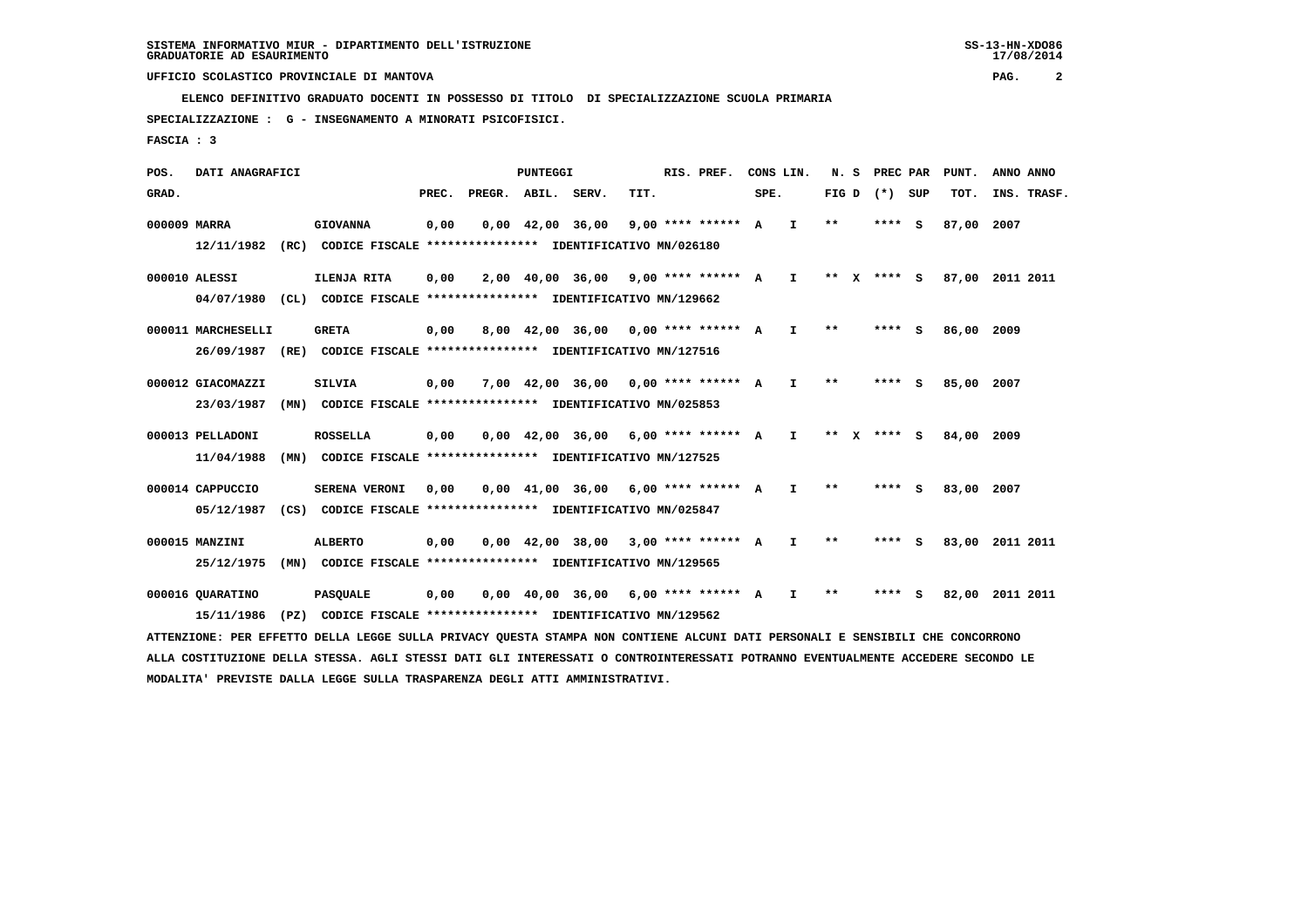**ELENCO DEFINITIVO GRADUATO DOCENTI IN POSSESSO DI TITOLO DI SPECIALIZZAZIONE SCUOLA PRIMARIA**

 **SPECIALIZZAZIONE : G - INSEGNAMENTO A MINORATI PSICOFISICI.**

 **FASCIA : 3**

 **POS. DATI ANAGRAFICI PUNTEGGI RIS. PREF. CONS LIN. N. S PREC PAR PUNT. ANNO ANNO**GRAD. **PREGRADE SERVEGE SERVE SERVE SPEREGE SPEREGALES SPEREGALES SPEREGALES SPEREGALES SPEREGALES SUP TOT. INS. TRASF. 000017 TADIELLO ELISABETTA 0,00 0,00 42,00 36,00 3,00 \*\*\*\* \*\*\*\*\*\* A I \*\* \*\*\*\* S 81,00 2009 04/01/1988 (MN) CODICE FISCALE \*\*\*\*\*\*\*\*\*\*\*\*\*\*\*\* IDENTIFICATIVO MN/127537 000018 MONDINI MORENA 0,00 0,00 41,00 36,00 3,00 \*\*\*\* \*\*\*\*\*\* A I \*\* \*\*\*\* S 80,00 2007 22/04/1979 (CR) CODICE FISCALE \*\*\*\*\*\*\*\*\*\*\*\*\*\*\*\* IDENTIFICATIVO MN/026006 000019 BERTANI ELENA 0,00 0,00 41,00 36,00 3,00 \*\*\*\* \*\*\*\*\*\* A I \*\* \*\*\*\* S 80,00 2009 15/03/1988 (MN) CODICE FISCALE \*\*\*\*\*\*\*\*\*\*\*\*\*\*\*\* IDENTIFICATIVO MN/127447 000020 GATTAZZO NICOLE 0,00 0,00 42,00 36,00 0,00 \*\*\*\* \*\*\*\*\*\* A I \*\* X \*\*\*\* S 78,00 2009 30/05/1988 (MN) CODICE FISCALE \*\*\*\*\*\*\*\*\*\*\*\*\*\*\*\* IDENTIFICATIVO MN/127521 000021 PELOSI LARA 0,00 0,00 42,00 36,00 0,00 \*\*\*\* \*\*\*\*\*\* A I \*\* X \*\*\*\* S 78,00 2009 02/02/1988 (MN) CODICE FISCALE \*\*\*\*\*\*\*\*\*\*\*\*\*\*\*\* IDENTIFICATIVO MN/127526 000022 BOSCHETTI AMBRA 0,00 0,00 42,00 36,00 0,00 \*\*\*\* \*\*\*\*\*\* A I \*\* \*\*\*\* S 78,00 2009 12/08/1988 (BS) CODICE FISCALE \*\*\*\*\*\*\*\*\*\*\*\*\*\*\*\* IDENTIFICATIVO MN/127449 000023 SPEZZANO FRANCESCA 0,00 0,00 41,00 36,00 0,00 \*\*\*\* \*\*\*\*\*\* A I \*\* \*\*\*\* S 77,00 2007 26/08/1984 (CS) CODICE FISCALE \*\*\*\*\*\*\*\*\*\*\*\*\*\*\*\* IDENTIFICATIVO MN/026229 000024 BEFFA ELISA 0,00 0,00 40,00 36,00 0,00 \*\*\*\* \*\*\*\*\*\* A I \*\* \*\*\*\* S 76,00 2007 05/01/1987 (MN) CODICE FISCALE \*\*\*\*\*\*\*\*\*\*\*\*\*\*\*\* IDENTIFICATIVO MN/026015**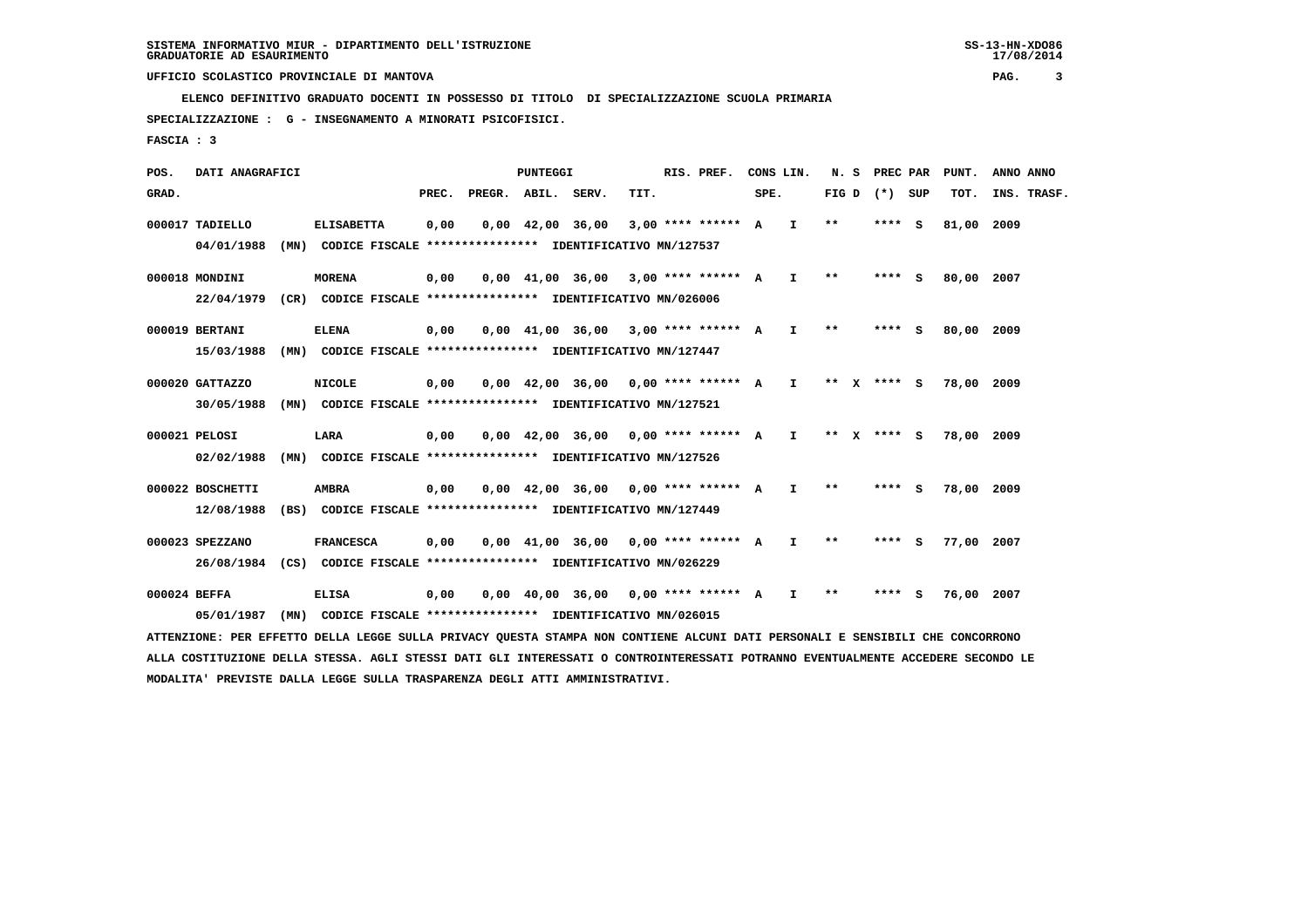**ELENCO DEFINITIVO GRADUATO DOCENTI IN POSSESSO DI TITOLO DI SPECIALIZZAZIONE SCUOLA PRIMARIA**

 **18/05/1988 (PR) CODICE FISCALE \*\*\*\*\*\*\*\*\*\*\*\*\*\*\*\* IDENTIFICATIVO MN/127529**

 **SPECIALIZZAZIONE : G - INSEGNAMENTO A MINORATI PSICOFISICI.**

 **FASCIA : 3**

| POS.         | DATI ANAGRAFICI |      |                                                          |       |                    | <b>PUNTEGGI</b>                |                                                                |      | RIS. PREF.           |      | CONS LIN.    | N.S          | PREC PAR |     | PUNT.      | ANNO ANNO   |  |
|--------------|-----------------|------|----------------------------------------------------------|-------|--------------------|--------------------------------|----------------------------------------------------------------|------|----------------------|------|--------------|--------------|----------|-----|------------|-------------|--|
| GRAD.        |                 |      |                                                          | PREC. | PREGR. ABIL. SERV. |                                |                                                                | TIT. |                      | SPE. |              | FIG D        | $(*)$    | SUP | TOT.       | INS. TRASF. |  |
|              | 000025 MIGLIORE |      | <b>CLARISSA</b>                                          | 0,00  |                    | $0,00 \quad 41,00 \quad 26,00$ |                                                                |      | $3,00$ **** ****** A |      | $\mathbf{I}$ | $\star\star$ | $***$ S  |     | 70,00      | 2014 2014   |  |
|              | 11/09/1987      | (RG) | CODICE FISCALE **************** IDENTIFICATIVO MN/132279 |       |                    |                                |                                                                |      |                      |      |              |              |          |     |            |             |  |
| 000026 MAZZA |                 |      | <b>FILOMENA</b>                                          | 0,00  |                    |                                | $0,00$ 41,00 24,00 3,00 **** ****** A                          |      |                      |      | $\mathbf{I}$ | ** $X$       | **** S   |     | 68,00      | 2011 2011   |  |
|              | 20/10/1988      | (KR) | CODICE FISCALE **************** IDENTIFICATIVO MN/129849 |       |                    |                                |                                                                |      |                      |      |              |              |          |     |            |             |  |
|              | 000027 PEZZALI  |      | LISA                                                     | 0,00  |                    |                                | $0.00 \quad 42.00 \quad 24.00 \quad 0.00 \quad *** \quad ***}$ |      |                      |      | $\mathbf{I}$ | $**$         | ****     | - 5 | 66,00      | 2009        |  |
|              | 03/05/1988      | (MN) | CODICE FISCALE **************** IDENTIFICATIVO MN/127527 |       |                    |                                |                                                                |      |                      |      |              |              |          |     |            |             |  |
|              | 000028 CURTOSI  |      | <b>FRANCESCA</b>                                         | 0,00  |                    |                                | $0,00$ 41,00 24,00 0,00 **** ****** A                          |      |                      |      | I.           | **           | ****     | - 5 | 65,00      | 2007        |  |
|              | 04/07/1985      | (VV) | CODICE FISCALE **************** IDENTIFICATIVO MN/025901 |       |                    |                                |                                                                |      |                      |      |              |              |          |     |            |             |  |
|              | 000029 IAMELE   |      | <b>SARA</b>                                              | 0,00  |                    | $0.00 \quad 41.00 \quad 12.00$ |                                                                |      | $6.00$ **** ****** A |      | $\mathbf{I}$ | $* *$        | ****     | S.  | 59,00      | 2014 2014   |  |
|              | 01/10/1987      | (FG) | CODICE FISCALE **************** IDENTIFICATIVO MN/132272 |       |                    |                                |                                                                |      |                      |      |              |              |          |     |            |             |  |
|              | 000030 GUALCO   |      | <b>IRENE</b>                                             | 0,00  |                    | $0,00 \quad 42,00 \quad 12,00$ |                                                                |      | $3.00$ **** ****** A |      |              | $**$         | ****     | - S | 57,00      | 2007        |  |
|              | 07/04/1976      | (IM) | CODICE FISCALE **************** IDENTIFICATIVO MN/025988 |       |                    |                                |                                                                |      |                      |      |              |              |          |     |            |             |  |
|              | 000031 GHIRETTI |      | <b>ISABELLA</b>                                          | 0,00  |                    | $0,00$ 42,00 12,00             |                                                                |      | $0.00$ **** ****** A |      | I.           | $* *$        | ****     | S.  | 54,00 2009 |             |  |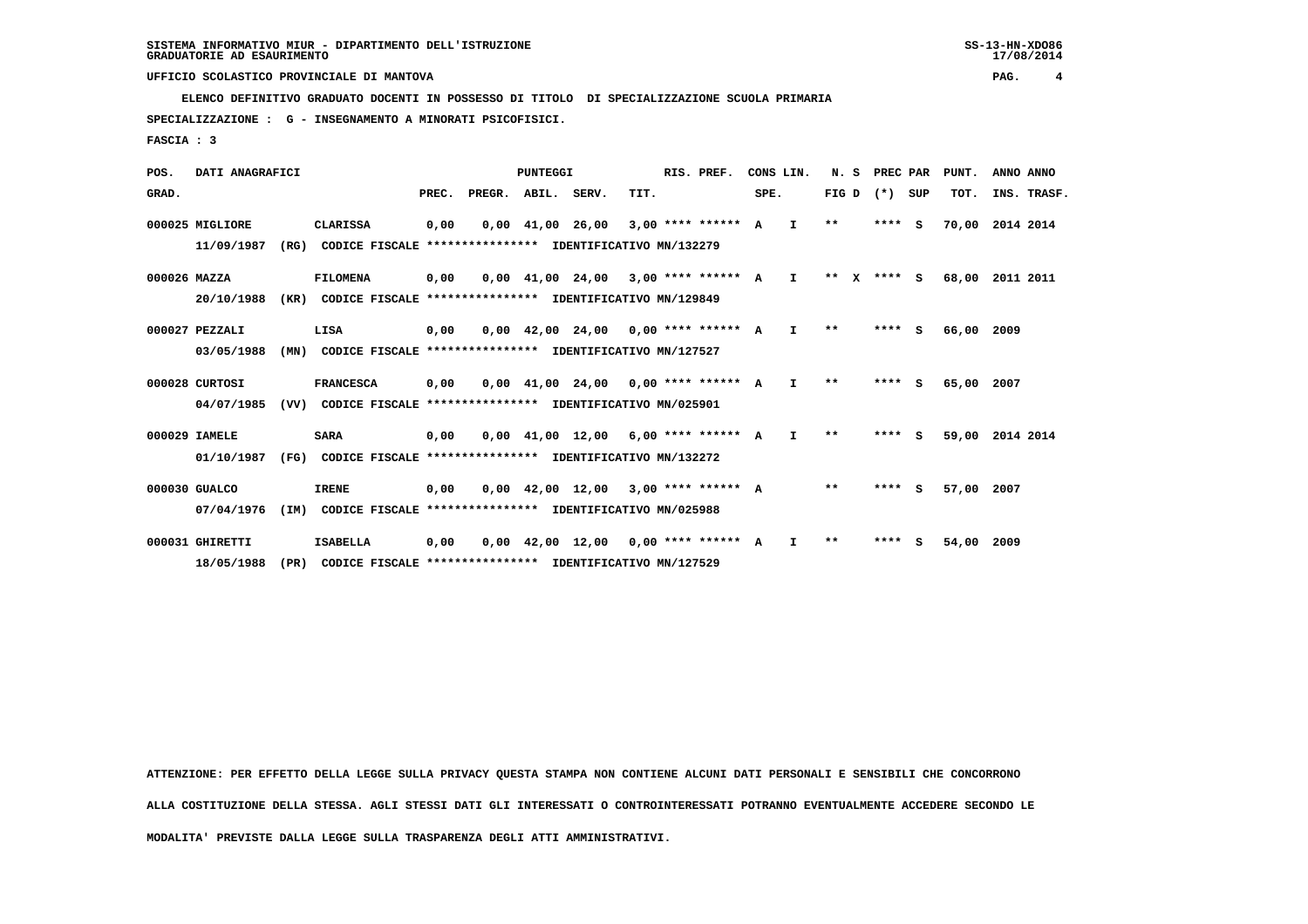| SISTEMA INFORMATIVO MIUR - DIPARTIMENTO DELL'ISTRUZIONE | $SS-13-HN-XDO86$ |
|---------------------------------------------------------|------------------|
| GRADUATORIE AD ESAURIMENTO                              | 17/08/2014       |

 **SISTEMA INFORMATIVO MIUR - DIPARTIMENTO DELL'ISTRUZIONE SS-13-HN-XDO86** $17/08/2014$ 

 **UFFICIO SCOLASTICO PROVINCIALE DI MANTOVA PAG. 5**

 **ELENCO DEFINITIVO GRADUATO DOCENTI IN POSSESSO DI TITOLO DI SPECIALIZZAZIONE SCUOLA PRIMARIA**

 **SPECIALIZZAZIONE : G - INSEGNAMENTO A MINORATI PSICOFISICI.**

 **FASCIA : 4**

| POS.  | DATI ANAGRAFICI |                                         |       |              | PUNTEGGI |       | RIS. PREF.                                  | CONS LIN. N. S PREC PAR PUNT. |              |  |                   | ANNO ANNO        |
|-------|-----------------|-----------------------------------------|-------|--------------|----------|-------|---------------------------------------------|-------------------------------|--------------|--|-------------------|------------------|
| GRAD. |                 |                                         | PREC. | PREGR. ABIL. |          | SERV. | TIT.                                        | SPE.                          | FIGD (*) SUP |  |                   | TOT. INS. TRASF. |
|       | 000032 CASTAGNA | DARIA                                   |       |              |          |       | $0,00$ 12,00 42,00 24,00 0,00 **** ****** A |                               | $* *$        |  | **** S 78,00 2012 |                  |
|       | 01/08/1984      | CODICE FISCALE ****************<br>(BS) |       |              |          |       | IDENTIFICATIVO MN/129925                    |                               |              |  |                   |                  |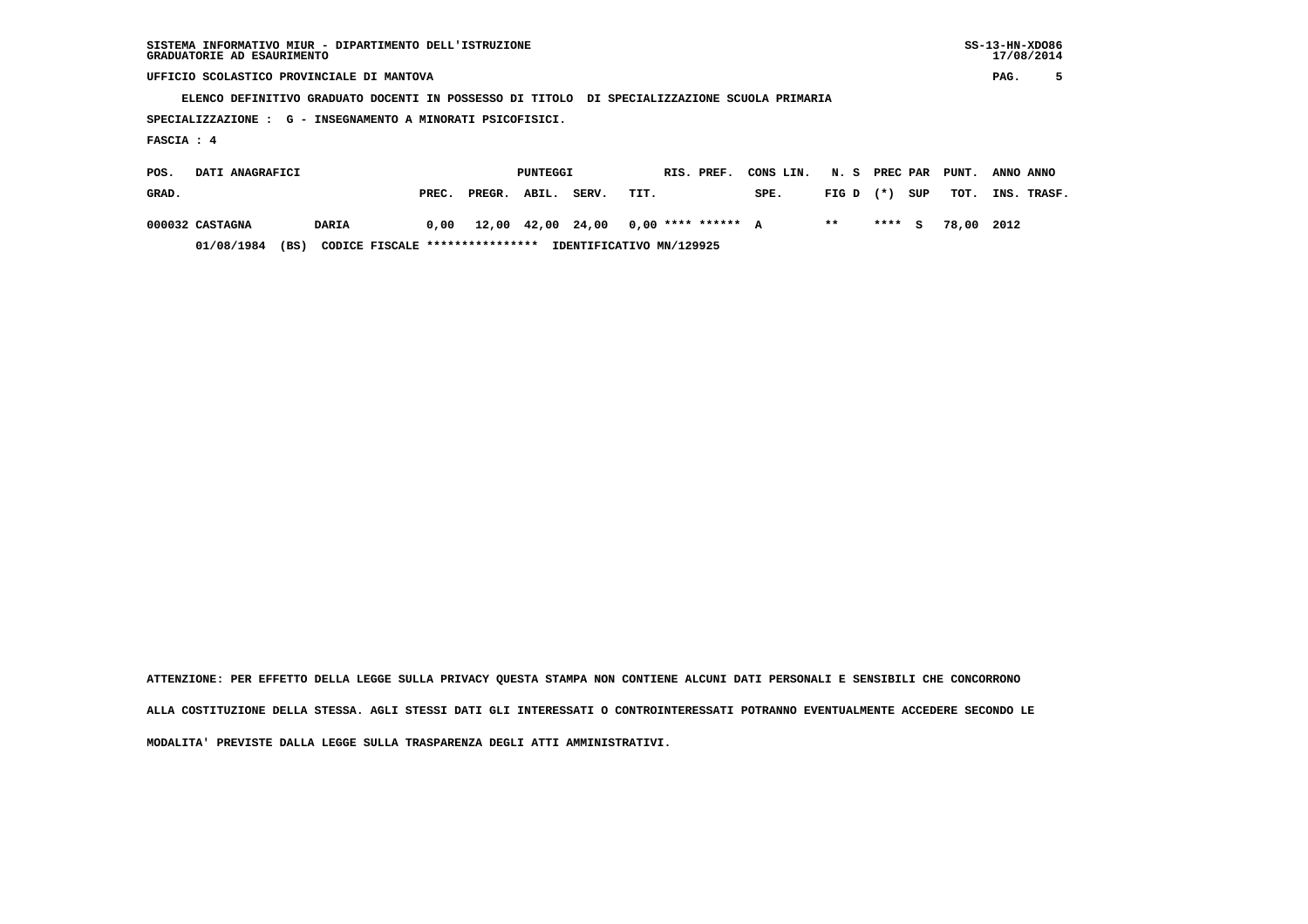**ELENCO DEFINITIVO GRADUATO DOCENTI IN POSSESSO DI TITOLO DI SPECIALIZZAZIONE SCUOLA PRIMARIA**

 **SPECIALIZZAZIONE : H - INSEGNAMENTO A MINORATI DELLA VISTA.**

 **FASCIA : 3**

 **POS. DATI ANAGRAFICI PUNTEGGI RIS. PREF. CONS LIN. N. S PREC PAR PUNT. ANNO ANNO**GRAD. **PREGRADE SERVEGE SERVE SERVE SPEREGE SPEREGALES SPEREGALES SPEREGALES SPEREGALES SPEREGALES SUP TOT. INS. TRASF. 000001 GAMEN VERONICA 0,00 24,00 42,00 34,00 6,00 \*\*\*\* \*\*\*\*\*\* A I \*\* \*\*\*\* S 106,00 2014 2014 18/03/1984 (NA) CODICE FISCALE \*\*\*\*\*\*\*\*\*\*\*\*\*\*\*\* IDENTIFICATIVO MN/132249 000002 GALBATO GATTO ORIETTA 0,00 22,00 41,00 36,00 6,00 \*\*\*\* \*\*\*\*\*\* A I \*\* \*\*\*\* S 105,00 2009 25/02/1978 (CT) CODICE FISCALE \*\*\*\*\*\*\*\*\*\*\*\*\*\*\*\* IDENTIFICATIVO MN/127517 000003 ALIBERTI ANNALISA 0,00 18,00 42,00 36,00 4,00 \*\*\*\* \*\*\*\*\*\* A I \*\* \*\*\*\* S 100,00 2014 2014 03/04/1986 (SA) CODICE FISCALE \*\*\*\*\*\*\*\*\*\*\*\*\*\*\*\* IDENTIFICATIVO MN/132057 000004 CAMELI SILVIA 0,00 12,00 42,00 36,00 9,00 \*\*\*\* \*\*\*\*\*\* A I \*\* \*\*\*\* S 99,00 2011 2011 14/08/1987 (AP) CODICE FISCALE \*\*\*\*\*\*\*\*\*\*\*\*\*\*\*\* IDENTIFICATIVO MN/129710 000005 CARDONE PALMA 0,00 12,00 41,00 36,00 9,00 \*\*\*\* \*\*\*\*\*\* A I \*\* \*\*\*\* S 98,00 2011 2011 21/08/1979 (BA) CODICE FISCALE \*\*\*\*\*\*\*\*\*\*\*\*\*\*\*\* IDENTIFICATIVO MN/129523 000006 ARDUINI ALICE 0,00 12,00 42,00 36,00 3,00 \*\*\*\* \*\*\*\*\*\* A I \*\* \*\*\*\* S 93,00 2007 03/10/1986 (BS) CODICE FISCALE \*\*\*\*\*\*\*\*\*\*\*\*\*\*\*\* IDENTIFICATIVO MN/025867 000007 GIORDANO MAURIZIO 0,00 15,00 40,00 32,00 6,00 \*\*\*\* \*\*\*\*\*\* A I \*\* \*\*\*\* S 93,00 2014 2014 17/05/1977 (SA) CODICE FISCALE \*\*\*\*\*\*\*\*\*\*\*\*\*\*\*\* IDENTIFICATIVO MN/132252 000008 SCANSANI ILARIA 0,00 12,00 42,00 36,00 0,00 \*\*\*\* \*\*\*\*\*\* A I \*\* \*\*\*\* S 90,00 2007 06/08/1986 (MN) CODICE FISCALE \*\*\*\*\*\*\*\*\*\*\*\*\*\*\*\* IDENTIFICATIVO MN/026035**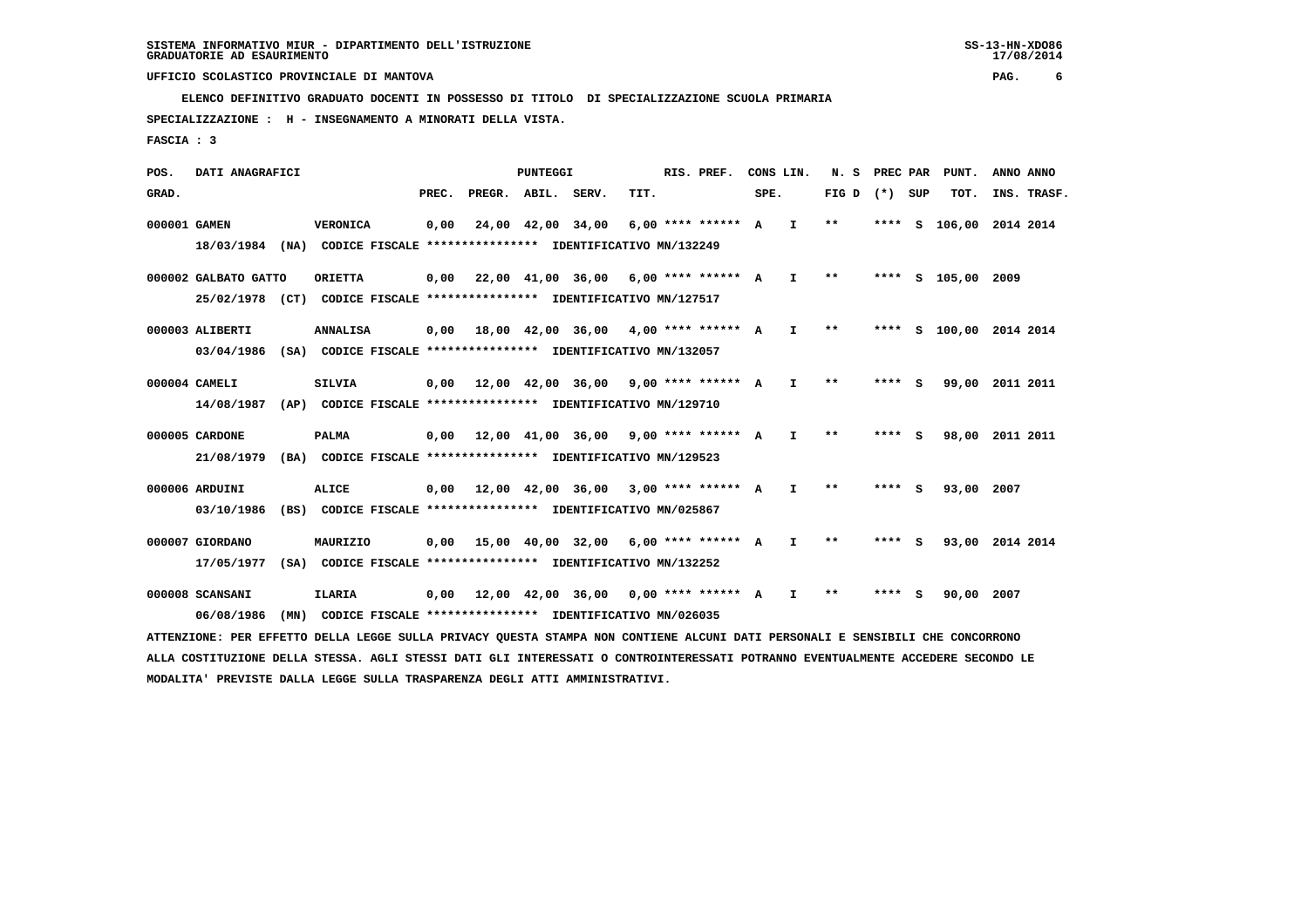**ELENCO DEFINITIVO GRADUATO DOCENTI IN POSSESSO DI TITOLO DI SPECIALIZZAZIONE SCUOLA PRIMARIA**

 **SPECIALIZZAZIONE : H - INSEGNAMENTO A MINORATI DELLA VISTA.**

 **FASCIA : 3**

 **POS. DATI ANAGRAFICI PUNTEGGI RIS. PREF. CONS LIN. N. S PREC PAR PUNT. ANNO ANNO**GRAD. **PREGRADE SERVEGE SERVE SERVE SPEREGE SPEREGALES SPEREGALES SPEREGALES SPEREGALES SPEREGALES SUP TOT. INS. TRASF. 000009 MARRA GIOVANNA 0,00 0,00 42,00 36,00 9,00 \*\*\*\* \*\*\*\*\*\* A I \*\* \*\*\*\* S 87,00 2007 12/11/1982 (RC) CODICE FISCALE \*\*\*\*\*\*\*\*\*\*\*\*\*\*\*\* IDENTIFICATIVO MN/026180 000010 ALESSI ILENJA RITA 0,00 2,00 40,00 36,00 9,00 \*\*\*\* \*\*\*\*\*\* A I \*\* X \*\*\*\* S 87,00 2011 2011 04/07/1980 (CL) CODICE FISCALE \*\*\*\*\*\*\*\*\*\*\*\*\*\*\*\* IDENTIFICATIVO MN/129662 000011 MARCHESELLI GRETA 0,00 8,00 42,00 36,00 0,00 \*\*\*\* \*\*\*\*\*\* A I \*\* \*\*\*\* S 86,00 2009 26/09/1987 (RE) CODICE FISCALE \*\*\*\*\*\*\*\*\*\*\*\*\*\*\*\* IDENTIFICATIVO MN/127516 000012 GIACOMAZZI SILVIA 0,00 7,00 42,00 36,00 0,00 \*\*\*\* \*\*\*\*\*\* A I \*\* \*\*\*\* S 85,00 2007 23/03/1987 (MN) CODICE FISCALE \*\*\*\*\*\*\*\*\*\*\*\*\*\*\*\* IDENTIFICATIVO MN/025853 000013 PELLADONI ROSSELLA 0,00 0,00 42,00 36,00 6,00 \*\*\*\* \*\*\*\*\*\* A I \*\* X \*\*\*\* S 84,00 2009 11/04/1988 (MN) CODICE FISCALE \*\*\*\*\*\*\*\*\*\*\*\*\*\*\*\* IDENTIFICATIVO MN/127525 000014 CAPPUCCIO SERENA VERONI 0,00 0,00 41,00 36,00 6,00 \*\*\*\* \*\*\*\*\*\* A I \*\* \*\*\*\* S 83,00 2007 05/12/1987 (CS) CODICE FISCALE \*\*\*\*\*\*\*\*\*\*\*\*\*\*\*\* IDENTIFICATIVO MN/025847 000015 MANZINI ALBERTO 0,00 0,00 42,00 38,00 3,00 \*\*\*\* \*\*\*\*\*\* A I \*\* \*\*\*\* S 83,00 2011 2011 25/12/1975 (MN) CODICE FISCALE \*\*\*\*\*\*\*\*\*\*\*\*\*\*\*\* IDENTIFICATIVO MN/129565 000016 QUARATINO PASQUALE 0,00 0,00 40,00 36,00 6,00 \*\*\*\* \*\*\*\*\*\* A I \*\* \*\*\*\* S 82,00 2011 2011 15/11/1986 (PZ) CODICE FISCALE \*\*\*\*\*\*\*\*\*\*\*\*\*\*\*\* IDENTIFICATIVO MN/129562**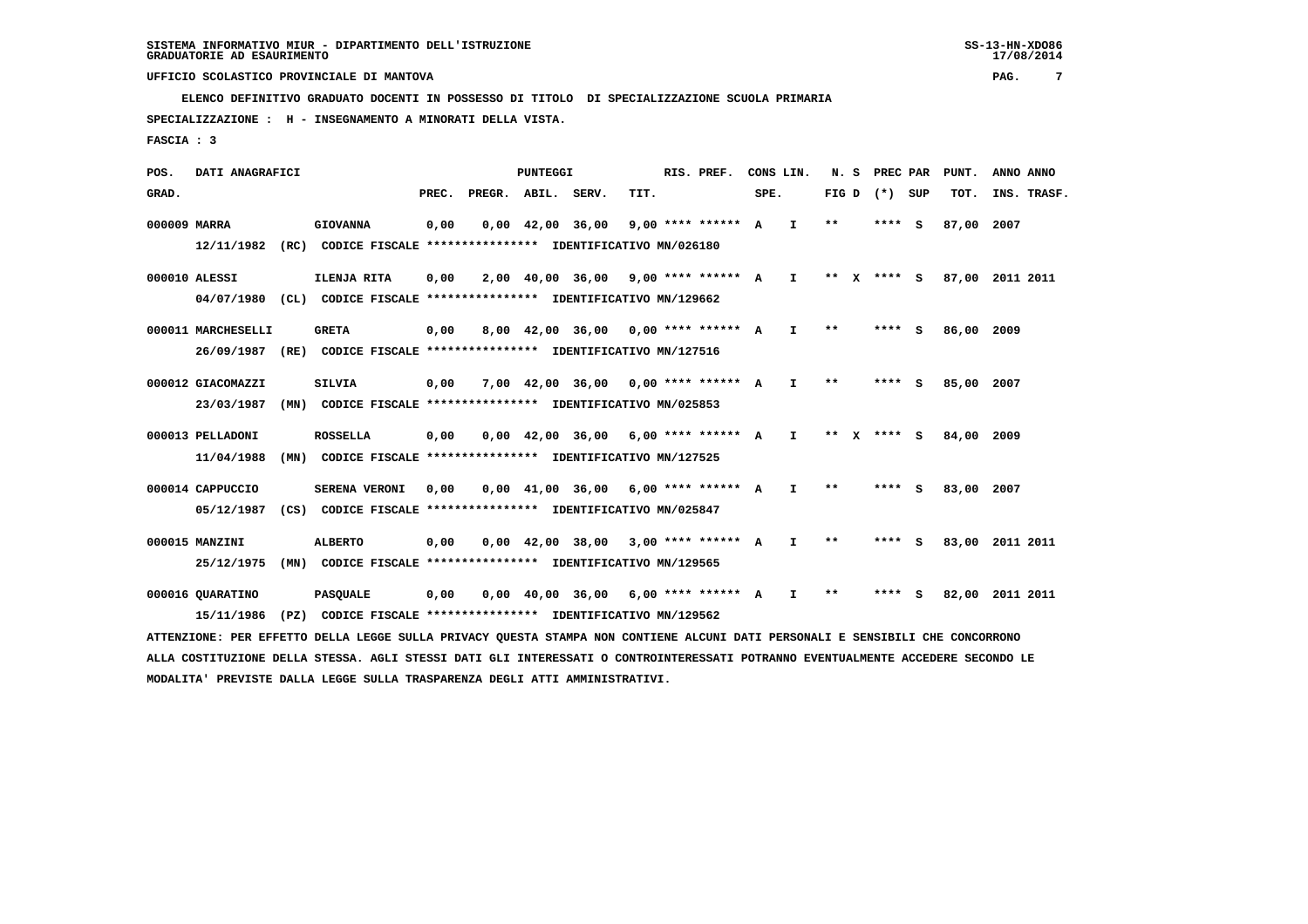**ELENCO DEFINITIVO GRADUATO DOCENTI IN POSSESSO DI TITOLO DI SPECIALIZZAZIONE SCUOLA PRIMARIA**

 **SPECIALIZZAZIONE : H - INSEGNAMENTO A MINORATI DELLA VISTA.**

 **FASCIA : 3**

 **POS. DATI ANAGRAFICI PUNTEGGI RIS. PREF. CONS LIN. N. S PREC PAR PUNT. ANNO ANNO**GRAD. **PREGRADE SERVEGE SERVE SERVE SPEREGE SPEREGALES SPEREGALES SPEREGALES SPEREGALES SPEREGALES SUP TOT. INS. TRASF. 000017 TADIELLO ELISABETTA 0,00 0,00 42,00 36,00 3,00 \*\*\*\* \*\*\*\*\*\* A I \*\* \*\*\*\* S 81,00 2009 04/01/1988 (MN) CODICE FISCALE \*\*\*\*\*\*\*\*\*\*\*\*\*\*\*\* IDENTIFICATIVO MN/127537 000018 MONDINI MORENA 0,00 0,00 41,00 36,00 3,00 \*\*\*\* \*\*\*\*\*\* A I \*\* \*\*\*\* S 80,00 2007 22/04/1979 (CR) CODICE FISCALE \*\*\*\*\*\*\*\*\*\*\*\*\*\*\*\* IDENTIFICATIVO MN/026006 000019 BERTANI ELENA 0,00 0,00 41,00 36,00 3,00 \*\*\*\* \*\*\*\*\*\* A I \*\* \*\*\*\* S 80,00 2009 15/03/1988 (MN) CODICE FISCALE \*\*\*\*\*\*\*\*\*\*\*\*\*\*\*\* IDENTIFICATIVO MN/127447 000020 GATTAZZO NICOLE 0,00 0,00 42,00 36,00 0,00 \*\*\*\* \*\*\*\*\*\* A I \*\* X \*\*\*\* S 78,00 2009 30/05/1988 (MN) CODICE FISCALE \*\*\*\*\*\*\*\*\*\*\*\*\*\*\*\* IDENTIFICATIVO MN/127521 000021 PELOSI LARA 0,00 0,00 42,00 36,00 0,00 \*\*\*\* \*\*\*\*\*\* A I \*\* X \*\*\*\* S 78,00 2009 02/02/1988 (MN) CODICE FISCALE \*\*\*\*\*\*\*\*\*\*\*\*\*\*\*\* IDENTIFICATIVO MN/127526 000022 BOSCHETTI AMBRA 0,00 0,00 42,00 36,00 0,00 \*\*\*\* \*\*\*\*\*\* A I \*\* \*\*\*\* S 78,00 2009 12/08/1988 (BS) CODICE FISCALE \*\*\*\*\*\*\*\*\*\*\*\*\*\*\*\* IDENTIFICATIVO MN/127449 000023 SPEZZANO FRANCESCA 0,00 0,00 41,00 36,00 0,00 \*\*\*\* \*\*\*\*\*\* A I \*\* \*\*\*\* S 77,00 2007 26/08/1984 (CS) CODICE FISCALE \*\*\*\*\*\*\*\*\*\*\*\*\*\*\*\* IDENTIFICATIVO MN/026229 000024 BEFFA ELISA 0,00 0,00 40,00 36,00 0,00 \*\*\*\* \*\*\*\*\*\* A I \*\* \*\*\*\* S 76,00 2007 05/01/1987 (MN) CODICE FISCALE \*\*\*\*\*\*\*\*\*\*\*\*\*\*\*\* IDENTIFICATIVO MN/026015**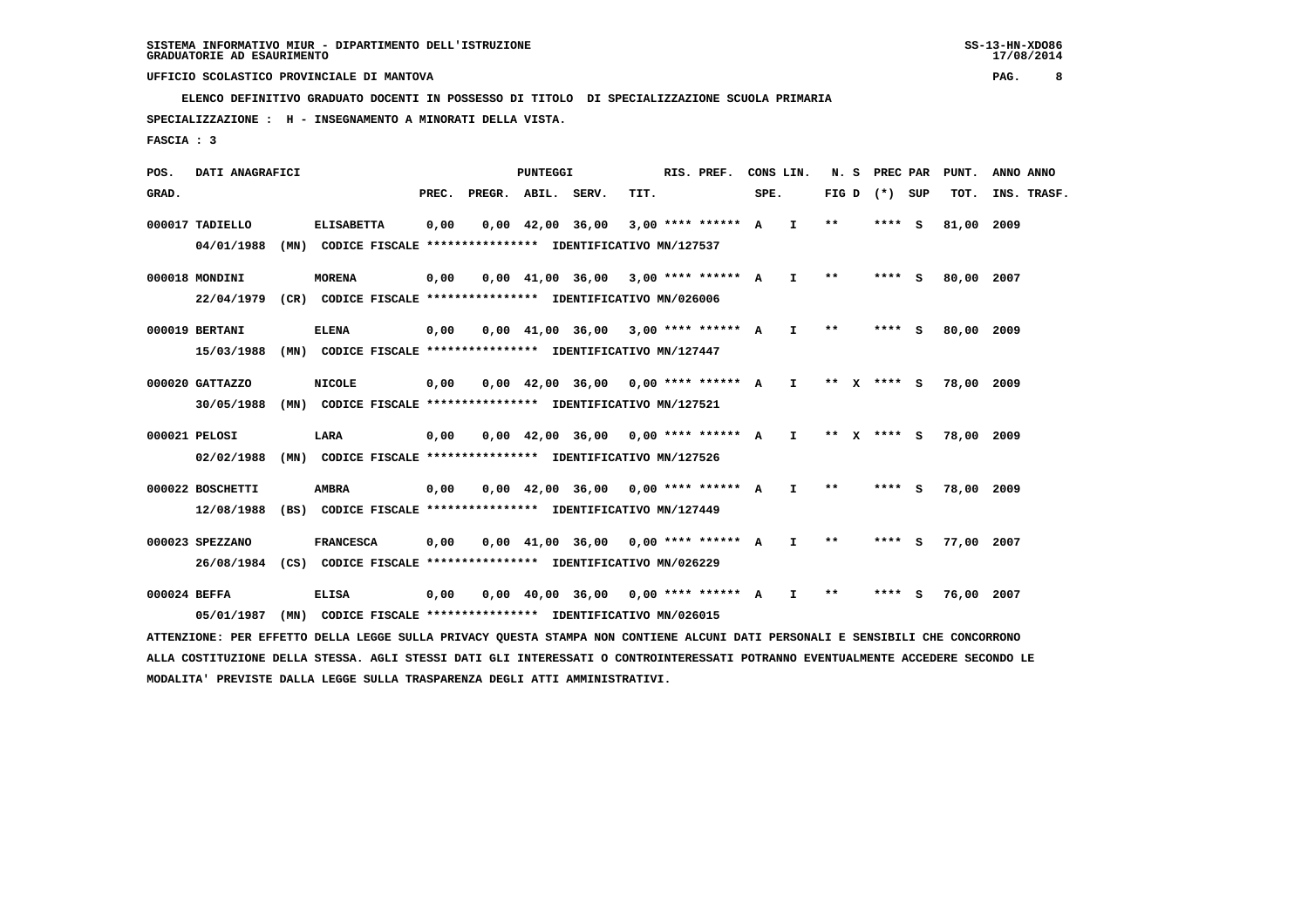**ELENCO DEFINITIVO GRADUATO DOCENTI IN POSSESSO DI TITOLO DI SPECIALIZZAZIONE SCUOLA PRIMARIA**

 **18/05/1988 (PR) CODICE FISCALE \*\*\*\*\*\*\*\*\*\*\*\*\*\*\*\* IDENTIFICATIVO MN/127529**

 **SPECIALIZZAZIONE : H - INSEGNAMENTO A MINORATI DELLA VISTA.**

 **FASCIA : 3**

 **POS. DATI ANAGRAFICI PUNTEGGI RIS. PREF. CONS LIN. N. S PREC PAR PUNT. ANNO ANNO**GRAD. **PREGRADE SERVEGR. ABIL. SERV. TIT.** SPE. FIG D (\*) SUP TOT. INS. TRASF.  **000025 MIGLIORE CLARISSA 0,00 0,00 41,00 26,00 3,00 \*\*\*\* \*\*\*\*\*\* A I \*\* \*\*\*\* S 70,00 2014 2014 11/09/1987 (RG) CODICE FISCALE \*\*\*\*\*\*\*\*\*\*\*\*\*\*\*\* IDENTIFICATIVO MN/132279 000026 MAZZA FILOMENA 0,00 0,00 41,00 24,00 3,00 \*\*\*\* \*\*\*\*\*\* A I \*\* X \*\*\*\* S 68,00 2011 2011 20/10/1988 (KR) CODICE FISCALE \*\*\*\*\*\*\*\*\*\*\*\*\*\*\*\* IDENTIFICATIVO MN/129849 000027 PEZZALI LISA 0,00 0,00 42,00 24,00 0,00 \*\*\*\* \*\*\*\*\*\* A I \*\* \*\*\*\* S 66,00 2009 03/05/1988 (MN) CODICE FISCALE \*\*\*\*\*\*\*\*\*\*\*\*\*\*\*\* IDENTIFICATIVO MN/127527 000028 CURTOSI FRANCESCA 0,00 0,00 41,00 24,00 0,00 \*\*\*\* \*\*\*\*\*\* A I \*\* \*\*\*\* S 65,00 2007 04/07/1985 (VV) CODICE FISCALE \*\*\*\*\*\*\*\*\*\*\*\*\*\*\*\* IDENTIFICATIVO MN/025901 000029 IAMELE SARA 0,00 0,00 41,00 12,00 6,00 \*\*\*\* \*\*\*\*\*\* A I \*\* \*\*\*\* S 59,00 2014 2014 01/10/1987 (FG) CODICE FISCALE \*\*\*\*\*\*\*\*\*\*\*\*\*\*\*\* IDENTIFICATIVO MN/132272 000030 GUALCO IRENE 0,00 0,00 42,00 12,00 3,00 \*\*\*\* \*\*\*\*\*\* A \*\* \*\*\*\* S 57,00 2007 07/04/1976 (IM) CODICE FISCALE \*\*\*\*\*\*\*\*\*\*\*\*\*\*\*\* IDENTIFICATIVO MN/025988 000031 GHIRETTI ISABELLA 0,00 0,00 42,00 12,00 0,00 \*\*\*\* \*\*\*\*\*\* A I \*\* \*\*\*\* S 54,00 2009**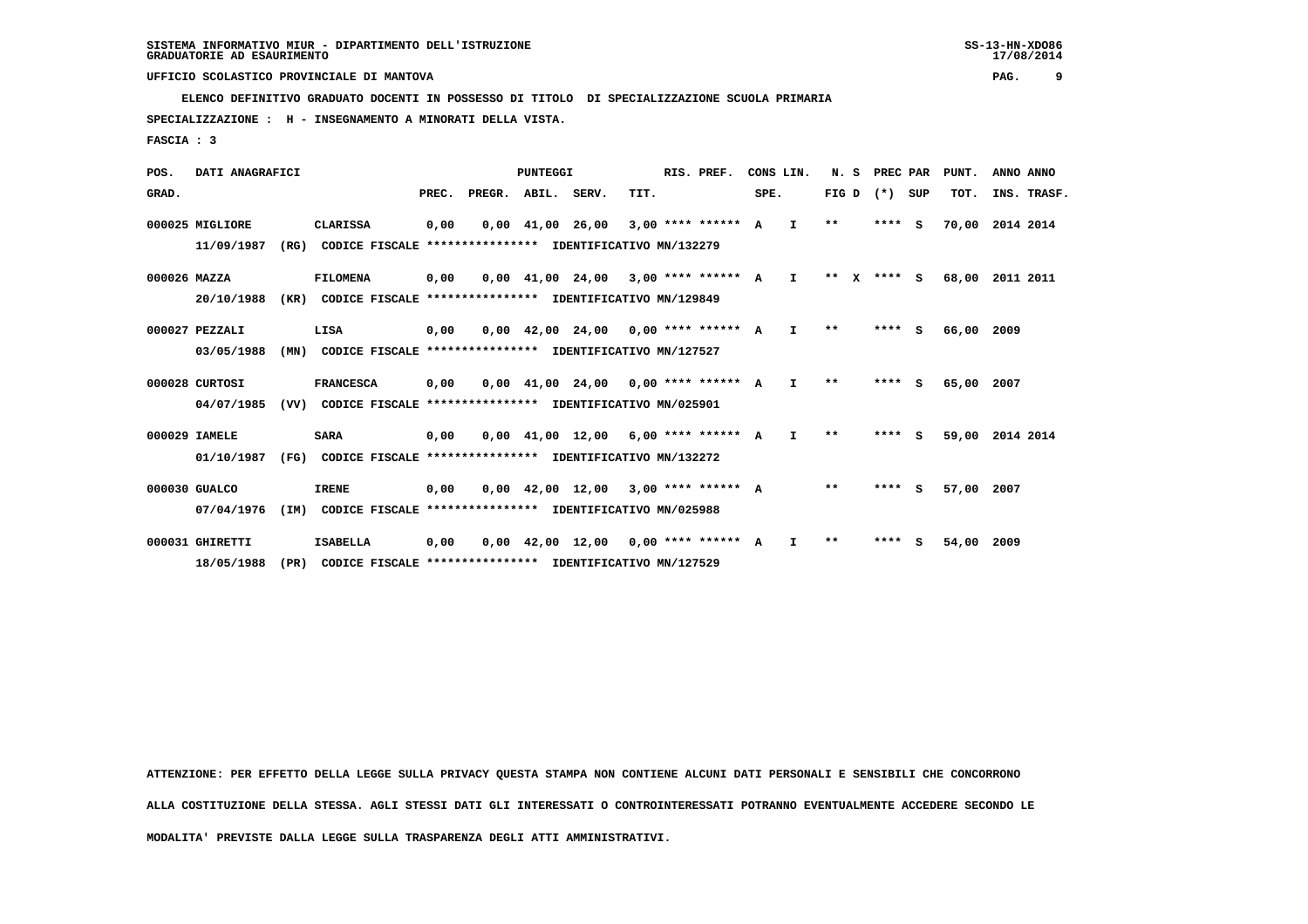| SISTEMA INFORMATIVO MIUR - DIPARTIMENTO DELL'ISTRUZIONE | $SS-13-HN-XDO86$ |
|---------------------------------------------------------|------------------|
| GRADUATORIE AD ESAURIMENTO                              | 17/08/2014       |

 $SS-13-HN-XDO86$  $17/08/2014$ 

 **UFFICIO SCOLASTICO PROVINCIALE DI MANTOVA PAG. 10**

 **ELENCO DEFINITIVO GRADUATO DOCENTI IN POSSESSO DI TITOLO DI SPECIALIZZAZIONE SCUOLA PRIMARIA**

 **SPECIALIZZAZIONE : H - INSEGNAMENTO A MINORATI DELLA VISTA.**

 **FASCIA : 4**

| POS.  | DATI ANAGRAFICI |       |                                 |       |        | PUNTEGGI |       | RIS. PREF.                                  | CONS LIN. | N. S PREC PAR PUNT. |         |     |            | ANNO ANNO   |  |
|-------|-----------------|-------|---------------------------------|-------|--------|----------|-------|---------------------------------------------|-----------|---------------------|---------|-----|------------|-------------|--|
| GRAD. |                 |       |                                 | PREC. | PREGR. | ABIL.    | SERV. | TIT.                                        | SPE.      | $FIG D (*)$         |         | SUP | тот.       | INS. TRASF. |  |
|       | 000032 CASTAGNA | DARIA |                                 |       |        |          |       | $0,00$ 12,00 42,00 24,00 0,00 **** ****** A |           | $* *$               | $***$ S |     | 78,00 2012 |             |  |
|       | 01/08/1984      | (BS)  | CODICE FISCALE **************** |       |        |          |       | IDENTIFICATIVO MN/129925                    |           |                     |         |     |            |             |  |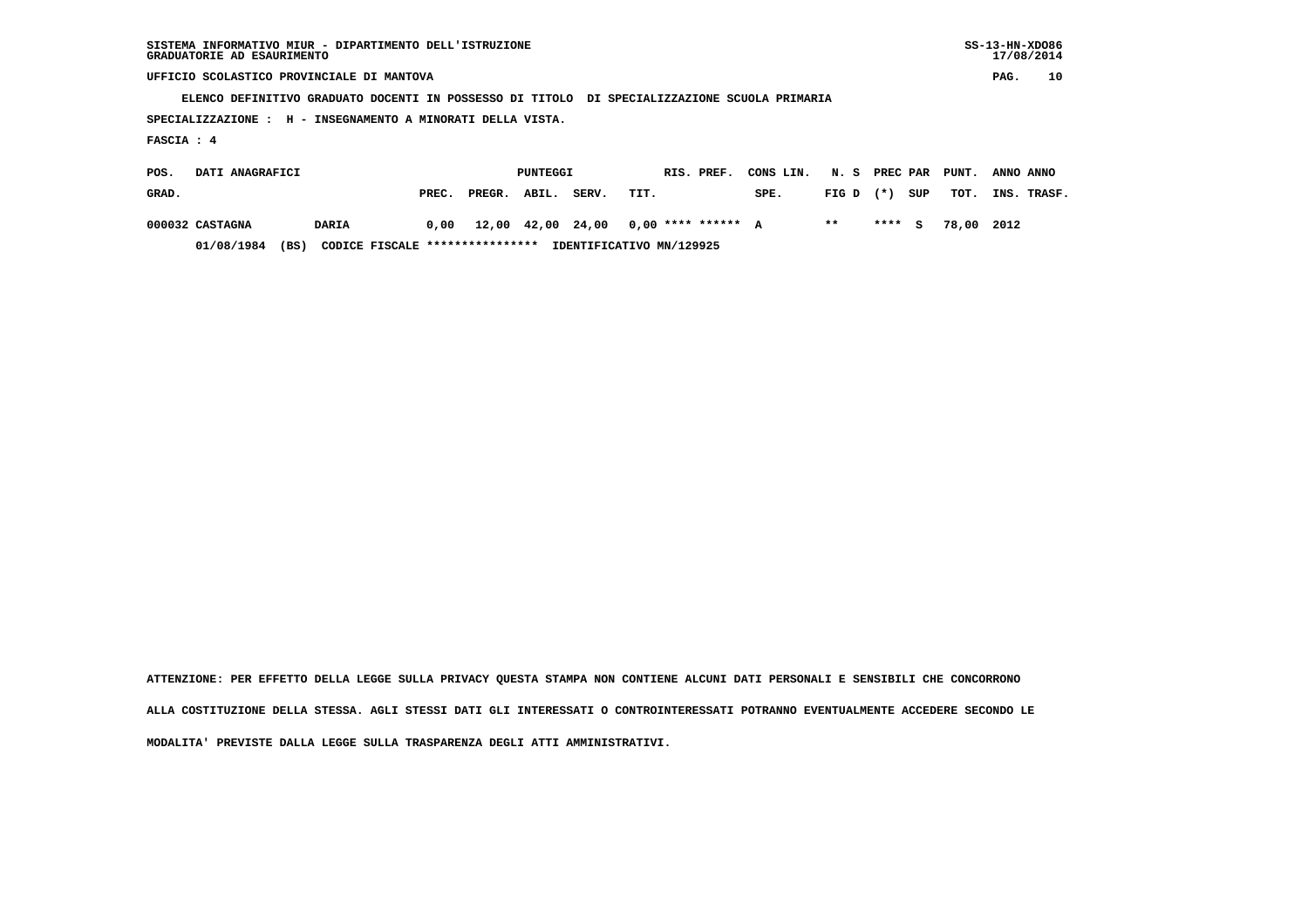**ELENCO DEFINITIVO GRADUATO DOCENTI IN POSSESSO DI TITOLO DI SPECIALIZZAZIONE SCUOLA PRIMARIA**

 **SPECIALIZZAZIONE : I - INSEGNAMENTO A MINORATI DELL'UDITO.**

 **FASCIA : 3**

 **POS. DATI ANAGRAFICI PUNTEGGI RIS. PREF. CONS LIN. N. S PREC PAR PUNT. ANNO ANNO**GRAD. **PREGRADE SERVEGE SERVE SERVE SPEREGE SPEREGALES SPEREGALES SPEREGALES SPEREGALES SPEREGALES SUP TOT. INS. TRASF. 000001 GAMEN VERONICA 0,00 24,00 42,00 34,00 6,00 \*\*\*\* \*\*\*\*\*\* A I \*\* \*\*\*\* S 106,00 2014 2014 18/03/1984 (NA) CODICE FISCALE \*\*\*\*\*\*\*\*\*\*\*\*\*\*\*\* IDENTIFICATIVO MN/132249 000002 GALBATO GATTO ORIETTA 0,00 22,00 41,00 36,00 6,00 \*\*\*\* \*\*\*\*\*\* A I \*\* \*\*\*\* S 105,00 2009 25/02/1978 (CT) CODICE FISCALE \*\*\*\*\*\*\*\*\*\*\*\*\*\*\*\* IDENTIFICATIVO MN/127517 000003 ALIBERTI ANNALISA 0,00 18,00 42,00 36,00 4,00 \*\*\*\* \*\*\*\*\*\* A I \*\* \*\*\*\* S 100,00 2014 2014 03/04/1986 (SA) CODICE FISCALE \*\*\*\*\*\*\*\*\*\*\*\*\*\*\*\* IDENTIFICATIVO MN/132057 000004 CAMELI SILVIA 0,00 12,00 42,00 36,00 9,00 \*\*\*\* \*\*\*\*\*\* A I \*\* \*\*\*\* S 99,00 2011 2011 14/08/1987 (AP) CODICE FISCALE \*\*\*\*\*\*\*\*\*\*\*\*\*\*\*\* IDENTIFICATIVO MN/129710 000005 CARDONE PALMA 0,00 12,00 41,00 36,00 9,00 \*\*\*\* \*\*\*\*\*\* A I \*\* \*\*\*\* S 98,00 2011 2011 21/08/1979 (BA) CODICE FISCALE \*\*\*\*\*\*\*\*\*\*\*\*\*\*\*\* IDENTIFICATIVO MN/129523 000006 ARDUINI ALICE 0,00 12,00 42,00 36,00 3,00 \*\*\*\* \*\*\*\*\*\* A I \*\* \*\*\*\* S 93,00 2007 03/10/1986 (BS) CODICE FISCALE \*\*\*\*\*\*\*\*\*\*\*\*\*\*\*\* IDENTIFICATIVO MN/025867 000007 GIORDANO MAURIZIO 0,00 15,00 40,00 32,00 6,00 \*\*\*\* \*\*\*\*\*\* A I \*\* \*\*\*\* S 93,00 2014 2014 17/05/1977 (SA) CODICE FISCALE \*\*\*\*\*\*\*\*\*\*\*\*\*\*\*\* IDENTIFICATIVO MN/132252 000008 SCANSANI ILARIA 0,00 12,00 42,00 36,00 0,00 \*\*\*\* \*\*\*\*\*\* A I \*\* \*\*\*\* S 90,00 2007 06/08/1986 (MN) CODICE FISCALE \*\*\*\*\*\*\*\*\*\*\*\*\*\*\*\* IDENTIFICATIVO MN/026035**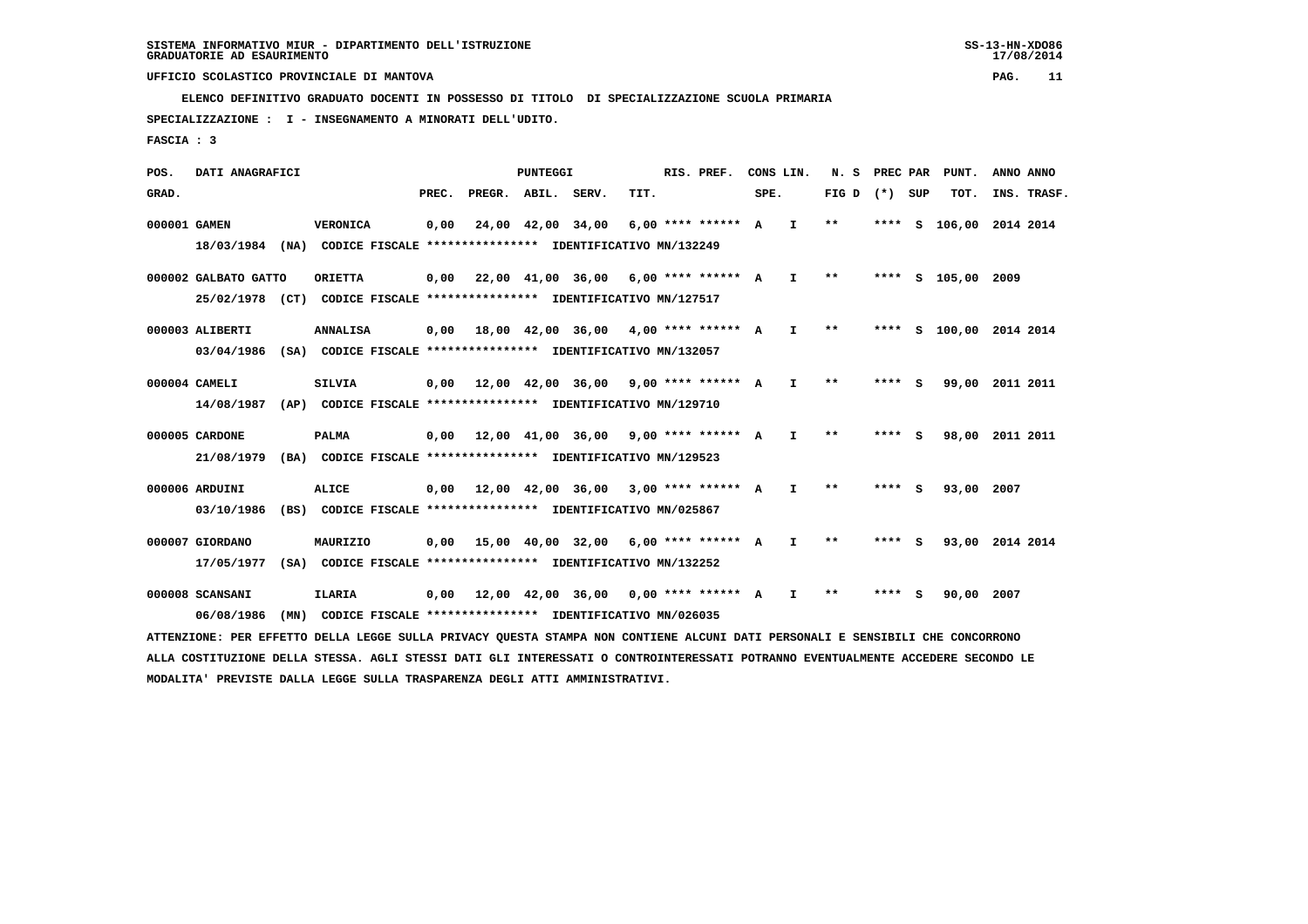**ELENCO DEFINITIVO GRADUATO DOCENTI IN POSSESSO DI TITOLO DI SPECIALIZZAZIONE SCUOLA PRIMARIA**

 **SPECIALIZZAZIONE : I - INSEGNAMENTO A MINORATI DELL'UDITO.**

 **FASCIA : 3**

 **POS. DATI ANAGRAFICI PUNTEGGI RIS. PREF. CONS LIN. N. S PREC PAR PUNT. ANNO ANNO**GRAD. **PREGRADE SERVEGE SERVE SERVE SPEREGE SPEREGALES SPEREGALES SPEREGALES SPEREGALES SPEREGALES SUP TOT. INS. TRASF. 000009 MARRA GIOVANNA 0,00 0,00 42,00 36,00 9,00 \*\*\*\* \*\*\*\*\*\* A I \*\* \*\*\*\* S 87,00 2007 12/11/1982 (RC) CODICE FISCALE \*\*\*\*\*\*\*\*\*\*\*\*\*\*\*\* IDENTIFICATIVO MN/026180 000010 ALESSI ILENJA RITA 0,00 2,00 40,00 36,00 9,00 \*\*\*\* \*\*\*\*\*\* A I \*\* X \*\*\*\* S 87,00 2011 2011 04/07/1980 (CL) CODICE FISCALE \*\*\*\*\*\*\*\*\*\*\*\*\*\*\*\* IDENTIFICATIVO MN/129662 000011 MARCHESELLI GRETA 0,00 8,00 42,00 36,00 0,00 \*\*\*\* \*\*\*\*\*\* A I \*\* \*\*\*\* S 86,00 2009 26/09/1987 (RE) CODICE FISCALE \*\*\*\*\*\*\*\*\*\*\*\*\*\*\*\* IDENTIFICATIVO MN/127516 000012 GIACOMAZZI SILVIA 0,00 7,00 42,00 36,00 0,00 \*\*\*\* \*\*\*\*\*\* A I \*\* \*\*\*\* S 85,00 2007 23/03/1987 (MN) CODICE FISCALE \*\*\*\*\*\*\*\*\*\*\*\*\*\*\*\* IDENTIFICATIVO MN/025853 000013 PELLADONI ROSSELLA 0,00 0,00 42,00 36,00 6,00 \*\*\*\* \*\*\*\*\*\* A I \*\* X \*\*\*\* S 84,00 2009 11/04/1988 (MN) CODICE FISCALE \*\*\*\*\*\*\*\*\*\*\*\*\*\*\*\* IDENTIFICATIVO MN/127525 000014 CAPPUCCIO SERENA VERONI 0,00 0,00 41,00 36,00 6,00 \*\*\*\* \*\*\*\*\*\* A I \*\* \*\*\*\* S 83,00 2007 05/12/1987 (CS) CODICE FISCALE \*\*\*\*\*\*\*\*\*\*\*\*\*\*\*\* IDENTIFICATIVO MN/025847 000015 MANZINI ALBERTO 0,00 0,00 42,00 38,00 3,00 \*\*\*\* \*\*\*\*\*\* A I \*\* \*\*\*\* S 83,00 2011 2011 25/12/1975 (MN) CODICE FISCALE \*\*\*\*\*\*\*\*\*\*\*\*\*\*\*\* IDENTIFICATIVO MN/129565 000016 QUARATINO PASQUALE 0,00 0,00 40,00 36,00 6,00 \*\*\*\* \*\*\*\*\*\* A I \*\* \*\*\*\* S 82,00 2011 2011 15/11/1986 (PZ) CODICE FISCALE \*\*\*\*\*\*\*\*\*\*\*\*\*\*\*\* IDENTIFICATIVO MN/129562**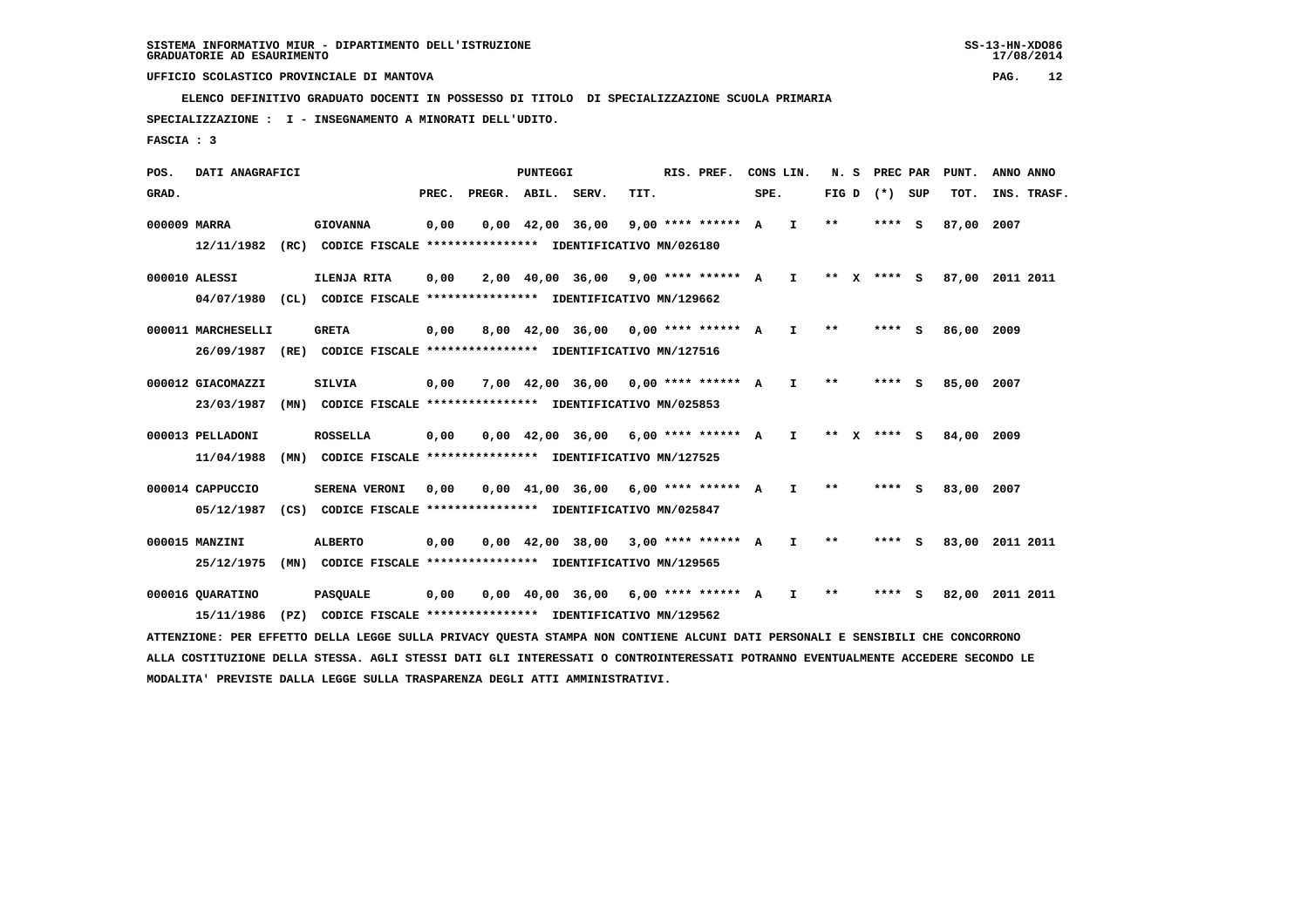**ELENCO DEFINITIVO GRADUATO DOCENTI IN POSSESSO DI TITOLO DI SPECIALIZZAZIONE SCUOLA PRIMARIA**

 **SPECIALIZZAZIONE : I - INSEGNAMENTO A MINORATI DELL'UDITO.**

 **FASCIA : 3**

 **POS. DATI ANAGRAFICI PUNTEGGI RIS. PREF. CONS LIN. N. S PREC PAR PUNT. ANNO ANNO**GRAD. **PREGRADE SERVEGE SERVE SERVE SPEREGE SPEREGALES SPEREGALES SPEREGALES SPEREGALES SPEREGALES SUP TOT. INS. TRASF. 000017 TADIELLO ELISABETTA 0,00 0,00 42,00 36,00 3,00 \*\*\*\* \*\*\*\*\*\* A I \*\* \*\*\*\* S 81,00 2009 04/01/1988 (MN) CODICE FISCALE \*\*\*\*\*\*\*\*\*\*\*\*\*\*\*\* IDENTIFICATIVO MN/127537 000018 MONDINI MORENA 0,00 0,00 41,00 36,00 3,00 \*\*\*\* \*\*\*\*\*\* A I \*\* \*\*\*\* S 80,00 2007 22/04/1979 (CR) CODICE FISCALE \*\*\*\*\*\*\*\*\*\*\*\*\*\*\*\* IDENTIFICATIVO MN/026006 000019 BERTANI ELENA 0,00 0,00 41,00 36,00 3,00 \*\*\*\* \*\*\*\*\*\* A I \*\* \*\*\*\* S 80,00 2009 15/03/1988 (MN) CODICE FISCALE \*\*\*\*\*\*\*\*\*\*\*\*\*\*\*\* IDENTIFICATIVO MN/127447 000020 GATTAZZO NICOLE 0,00 0,00 42,00 36,00 0,00 \*\*\*\* \*\*\*\*\*\* A I \*\* X \*\*\*\* S 78,00 2009 30/05/1988 (MN) CODICE FISCALE \*\*\*\*\*\*\*\*\*\*\*\*\*\*\*\* IDENTIFICATIVO MN/127521 000021 PELOSI LARA 0,00 0,00 42,00 36,00 0,00 \*\*\*\* \*\*\*\*\*\* A I \*\* X \*\*\*\* S 78,00 2009 02/02/1988 (MN) CODICE FISCALE \*\*\*\*\*\*\*\*\*\*\*\*\*\*\*\* IDENTIFICATIVO MN/127526 000022 BOSCHETTI AMBRA 0,00 0,00 42,00 36,00 0,00 \*\*\*\* \*\*\*\*\*\* A I \*\* \*\*\*\* S 78,00 2009 12/08/1988 (BS) CODICE FISCALE \*\*\*\*\*\*\*\*\*\*\*\*\*\*\*\* IDENTIFICATIVO MN/127449 000023 SPEZZANO FRANCESCA 0,00 0,00 41,00 36,00 0,00 \*\*\*\* \*\*\*\*\*\* A I \*\* \*\*\*\* S 77,00 2007 26/08/1984 (CS) CODICE FISCALE \*\*\*\*\*\*\*\*\*\*\*\*\*\*\*\* IDENTIFICATIVO MN/026229 000024 BEFFA ELISA 0,00 0,00 40,00 36,00 0,00 \*\*\*\* \*\*\*\*\*\* A I \*\* \*\*\*\* S 76,00 2007 05/01/1987 (MN) CODICE FISCALE \*\*\*\*\*\*\*\*\*\*\*\*\*\*\*\* IDENTIFICATIVO MN/026015**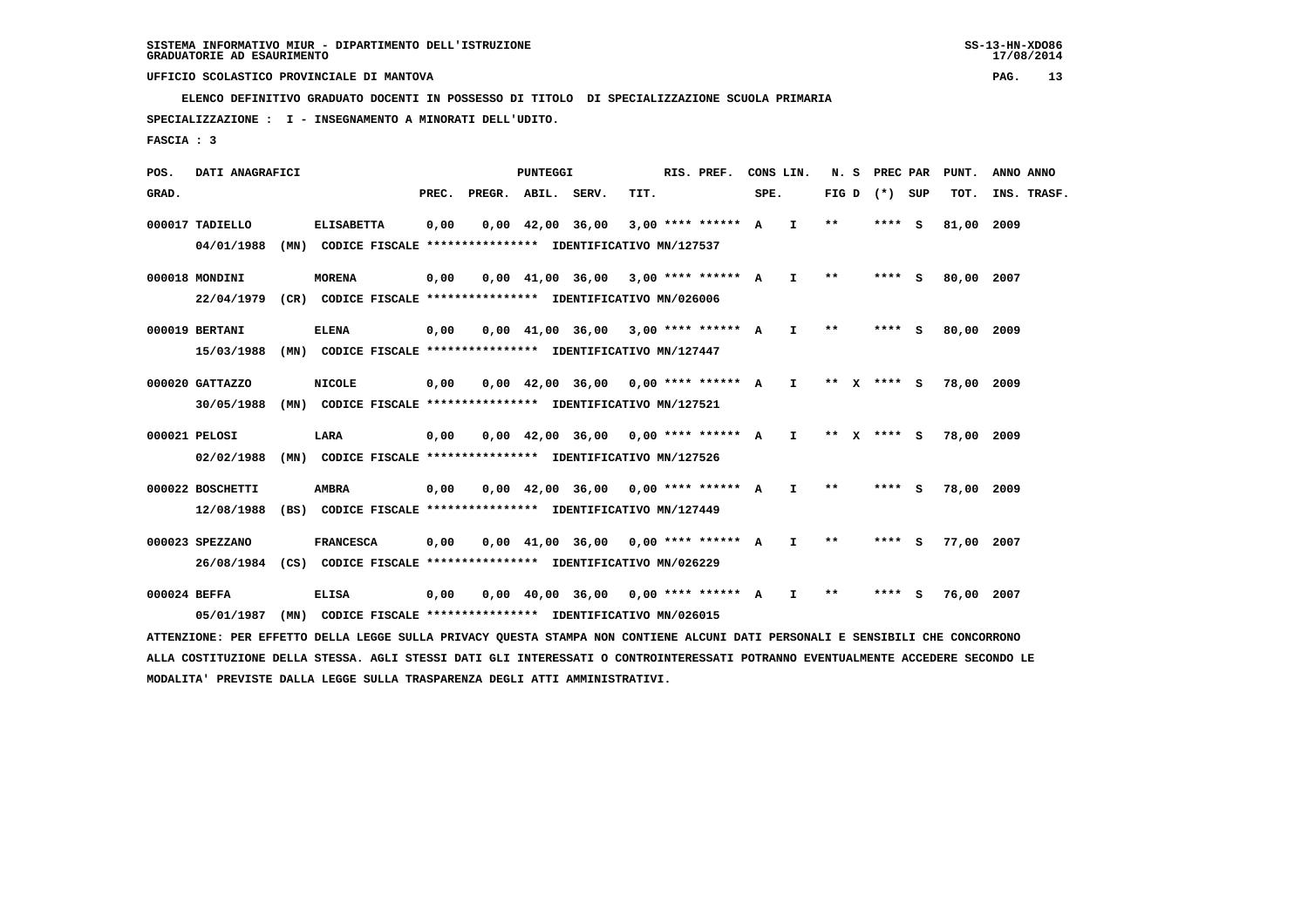**ELENCO DEFINITIVO GRADUATO DOCENTI IN POSSESSO DI TITOLO DI SPECIALIZZAZIONE SCUOLA PRIMARIA**

 **18/05/1988 (PR) CODICE FISCALE \*\*\*\*\*\*\*\*\*\*\*\*\*\*\*\* IDENTIFICATIVO MN/127529**

 **SPECIALIZZAZIONE : I - INSEGNAMENTO A MINORATI DELL'UDITO.**

 **FASCIA : 3**

| POS.         | DATI ANAGRAFICI |      |                                                          |       |                    | <b>PUNTEGGI</b>                |                                                                |      | RIS. PREF.           |      | CONS LIN.    | N.S          | PREC PAR      |          | PUNT.      | ANNO ANNO   |
|--------------|-----------------|------|----------------------------------------------------------|-------|--------------------|--------------------------------|----------------------------------------------------------------|------|----------------------|------|--------------|--------------|---------------|----------|------------|-------------|
| GRAD.        |                 |      |                                                          | PREC. | PREGR. ABIL. SERV. |                                |                                                                | TIT. |                      | SPE. |              |              | FIG D $(*)$   | SUP      | TOT.       | INS. TRASF. |
|              | 000025 MIGLIORE |      | <b>CLARISSA</b>                                          | 0,00  |                    | $0.00 \quad 41.00 \quad 26.00$ |                                                                |      | $3.00$ **** ****** A |      | $\mathbf{I}$ | $\star\star$ | $***$ S       |          | 70,00      | 2014 2014   |
|              | 11/09/1987      | (RG) | CODICE FISCALE **************** IDENTIFICATIVO MN/132279 |       |                    |                                |                                                                |      |                      |      |              |              |               |          |            |             |
| 000026 MAZZA |                 |      | <b>FILOMENA</b>                                          | 0,00  |                    |                                | $0,00$ 41,00 24,00 3,00 **** ****** A I                        |      |                      |      |              |              | ** $X$ **** S |          | 68,00      | 2011 2011   |
|              | 20/10/1988      | (KR) | CODICE FISCALE **************** IDENTIFICATIVO MN/129849 |       |                    |                                |                                                                |      |                      |      |              |              |               |          |            |             |
|              | 000027 PEZZALI  |      | LISA                                                     | 0,00  |                    |                                | $0.00 \quad 42.00 \quad 24.00 \quad 0.00 \quad *** \quad ***}$ |      |                      |      | $\mathbf{I}$ | **           | ****          | <b>S</b> | 66,00      | 2009        |
|              | 03/05/1988      | (MN) | CODICE FISCALE **************** IDENTIFICATIVO MN/127527 |       |                    |                                |                                                                |      |                      |      |              |              |               |          |            |             |
|              | 000028 CURTOSI  |      | <b>FRANCESCA</b>                                         | 0,00  |                    |                                | $0.00 \quad 41.00 \quad 24.00 \quad 0.00 \quad *** \quad ***}$ |      |                      |      | I.           | $* *$        | **** S        |          | 65,00      | 2007        |
|              | 04/07/1985      | (VV) | CODICE FISCALE **************** IDENTIFICATIVO MN/025901 |       |                    |                                |                                                                |      |                      |      |              |              |               |          |            |             |
|              | 000029 IAMELE   |      | <b>SARA</b>                                              | 0.00  |                    |                                | $0.00 \quad 41.00 \quad 12.00$                                 |      | 6,00 **** ****** A   |      | $\mathbf{I}$ | $\star\star$ | ****          | <b>S</b> | 59,00      | 2014 2014   |
|              | 01/10/1987      | (FG) | CODICE FISCALE **************** IDENTIFICATIVO MN/132272 |       |                    |                                |                                                                |      |                      |      |              |              |               |          |            |             |
|              | 000030 GUALCO   |      | <b>IRENE</b>                                             | 0,00  |                    |                                | 0,00 42,00 12,00                                               |      | $3,00$ **** ****** A |      |              | $\star\star$ | ****          | s        | 57,00      | 2007        |
|              | 07/04/1976      | (IM) | CODICE FISCALE **************** IDENTIFICATIVO MN/025988 |       |                    |                                |                                                                |      |                      |      |              |              |               |          |            |             |
|              | 000031 GHIRETTI |      | <b>ISABELLA</b>                                          | 0,00  |                    |                                | $0,00$ 42,00 12,00 0,00 **** ****** A                          |      |                      |      | I.           | $* *$        | ****          | - S      | 54,00 2009 |             |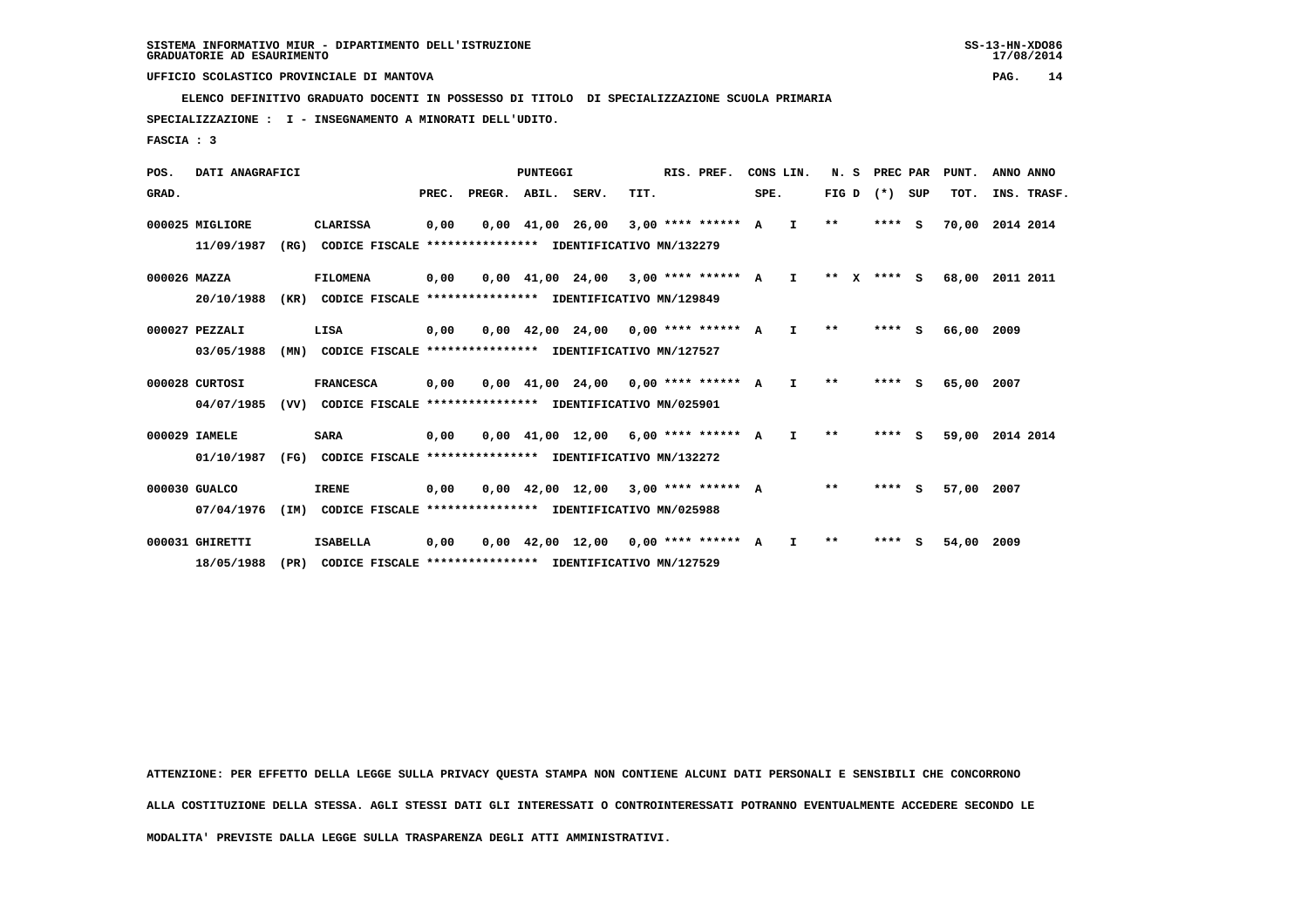| SISTEMA INFORMATIVO MIUR - DIPARTIMENTO DELL'ISTRUZIONE | $SS-13-HN-XDO86$ |
|---------------------------------------------------------|------------------|
| GRADUATORIE AD ESAURIMENTO                              | 17/08/2014       |

 $SS-13-HN-XDO86$  $17/08/2014$ 

 **UFFICIO SCOLASTICO PROVINCIALE DI MANTOVA PAG. 15**

 **ELENCO DEFINITIVO GRADUATO DOCENTI IN POSSESSO DI TITOLO DI SPECIALIZZAZIONE SCUOLA PRIMARIA**

 **SPECIALIZZAZIONE : I - INSEGNAMENTO A MINORATI DELL'UDITO.**

 **FASCIA : 4**

| POS.  | DATI ANAGRAFICI |                                         |       |              | PUNTEGGI |       | RIS. PREF.                                  | CONS LIN. N. S PREC PAR PUNT. |              |  |                   | ANNO ANNO        |
|-------|-----------------|-----------------------------------------|-------|--------------|----------|-------|---------------------------------------------|-------------------------------|--------------|--|-------------------|------------------|
| GRAD. |                 |                                         | PREC. | PREGR. ABIL. |          | SERV. | TIT.                                        | SPE.                          | FIGD (*) SUP |  |                   | TOT. INS. TRASF. |
|       | 000032 CASTAGNA | DARIA                                   |       |              |          |       | $0,00$ 12,00 42,00 24,00 0,00 **** ****** A |                               | $* *$        |  | **** S 78,00 2012 |                  |
|       | 01/08/1984      | CODICE FISCALE ****************<br>(BS) |       |              |          |       | IDENTIFICATIVO MN/129925                    |                               |              |  |                   |                  |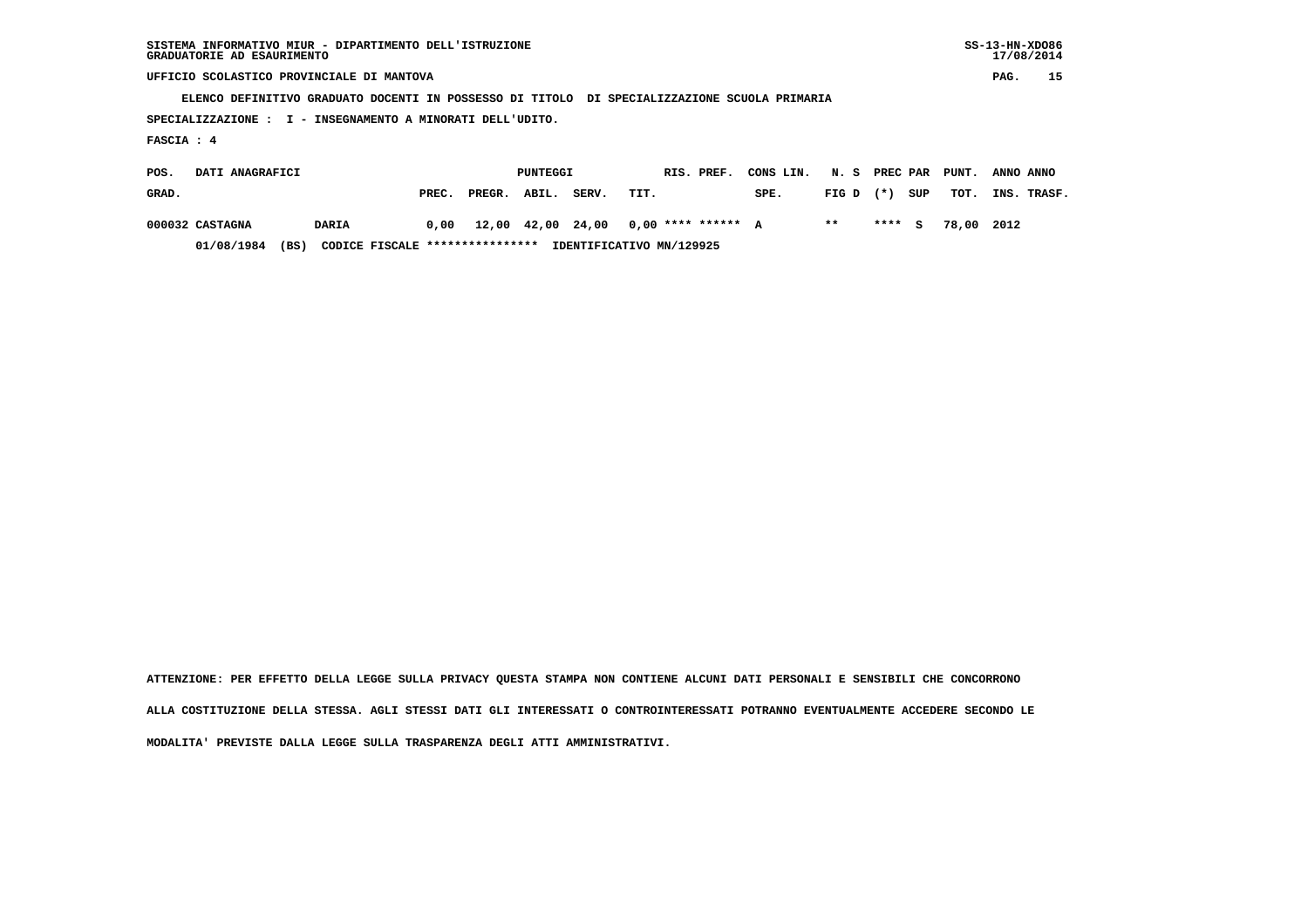**ELENCO DEFINITIVO GRADUATO DOCENTI IN POSSESSO DI TITOLO DI SPECIALIZZAZIONE SCUOLA PRIMARIA**

 **SPECIALIZZAZIONE : K - INSEGNAMENTO A INDIRIZZO DIFFERENZIATO MONTESSORI.**

 **FASCIA : 3**

| POS.  | DATI ANAGRAFICI |      |                                 | PUNTEGGI |        |       |                          |      | RIS. PREF.           | CONS LIN. |              | N. S PREC PAR |        |     | PUNT.  | ANNO ANNO |             |
|-------|-----------------|------|---------------------------------|----------|--------|-------|--------------------------|------|----------------------|-----------|--------------|---------------|--------|-----|--------|-----------|-------------|
| GRAD. |                 |      |                                 | PREC.    | PREGR. | ABIL. | SERV.                    | TIT. |                      | SPE.      |              | FIG D         | $(* )$ | SUP | тот.   |           | INS. TRASF. |
|       | 000001 TIRENDI  |      | <b>NUNZIATA</b>                 | 0.00     | 87,00  | 16,00 | 36,00                    |      | $0.00$ **** ****** A |           | $\mathbf{I}$ | $***$         | ****   | S.  | 139,00 | 2014 2014 |             |
|       | 28/10/1973      | (CT) | CODICE FISCALE **************** |          |        |       | IDENTIFICATIVO MN/132205 |      |                      |           |              |               |        |     |        |           |             |
|       | 000002 MARTINEZ |      | SALVATORE AGO                   | 0,00     | 3,00   | 17,00 | 0,00                     |      | $0,00$ **** ****** A |           |              | $***$         | ****   |     | 20,00  | 2002      |             |
|       | 29/08/1961      | (TP) | CODICE FISCALE **************** |          |        |       | IDENTIFICATIVO MN/020279 |      |                      |           |              |               |        |     |        |           |             |
|       |                 |      |                                 |          |        |       |                          |      |                      |           |              |               |        |     |        |           |             |

 **000003 PETRONACI ANTONIO 0,00 0,00 14,00 0,00 0,00 \*\*\*\* \*\*\*\*\*\* A \*\* \*\*\*\* S 14,00 2003 21/04/1962 (CT) CODICE FISCALE \*\*\*\*\*\*\*\*\*\*\*\*\*\*\*\* IDENTIFICATIVO MN/023474**